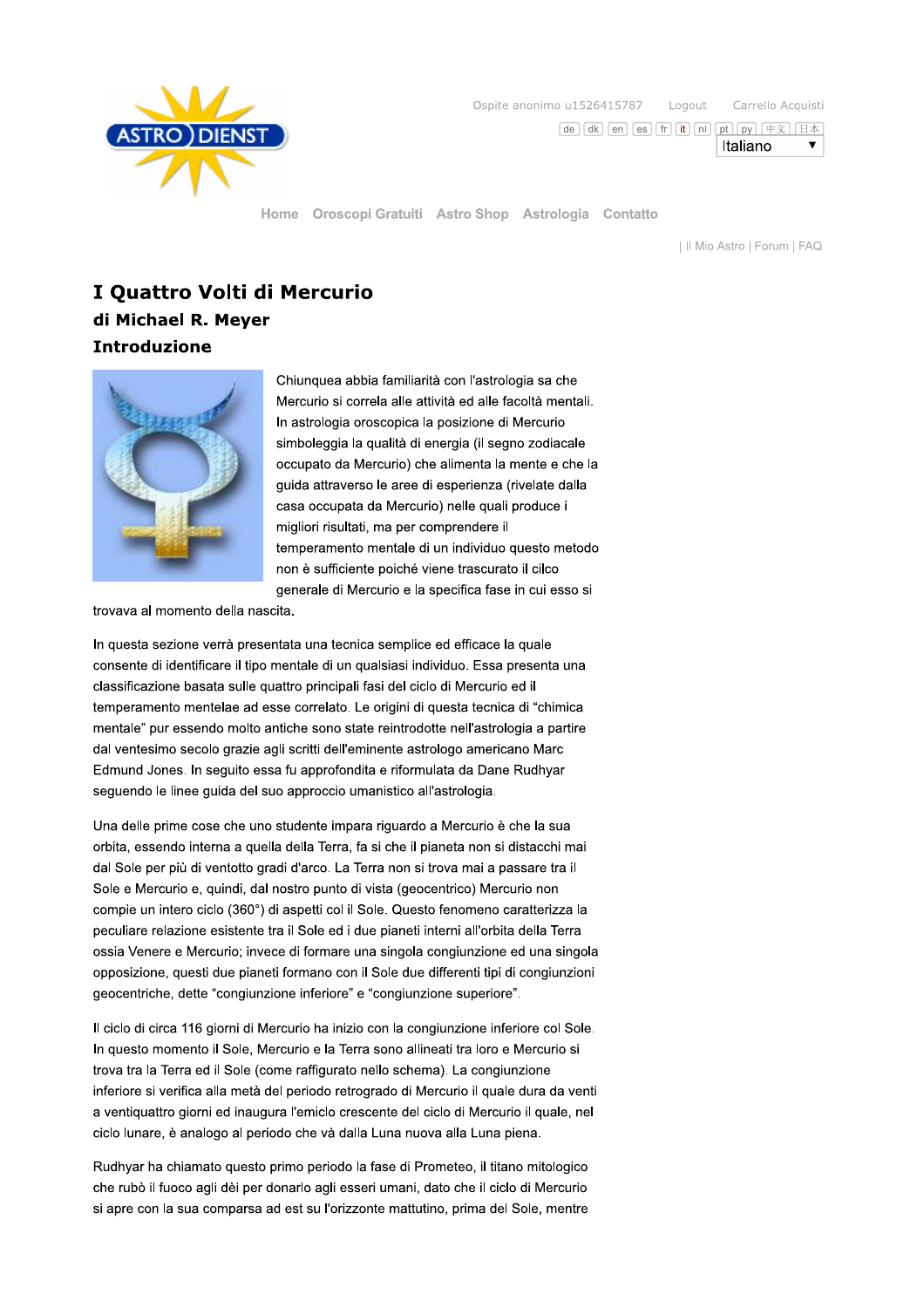nella fase precedente Mercurio era visto scendere ad ovest sotto l'orizzonte e dopo il tramonto del Sole.

Mercurio diventa diretto da nove a quindici giorni dopo la sua congiunzione inferiore e circa una settimana dopo raggiunge la massima distanza dal Sole. Qualche giorno dopo Mercurio inizia a muoversi lungo lo zodiaco più velocemente del Sole (o più di un grado al giorno). La congiunzione superiore si verifica quando Mercurio passa dietro al Sole ed è vicino a raggiungere la sua massima velocità (circa 2°15' al giorno). Questo momento segna la fase decrescente dell'emicilo di Mercurio ed è analogo alla Luna piena, si vedrà quindi Mercurio tramontare alla sera dopo il Sole. Rudhyar ha chiamato l'emiciclo discendente la fase di Epimeteo ("colui che riflette in ritardo"), figura mitologica che, all'opposto del fratello ossia Prometeo, guarda sempre all'indietro prima di agire. Circa quattro o cinque giorni dopo la congiunzione superiore la velocità media giornaliera di Mercurio rallenta fino a divenire simile a quella del Sole e, circa due settimane dopo, il pianeta appare retrogrado. Infine, dieci o quindici giorni dopo l'inizio del moto retrogrado il ciclo si chiude con quella che viene chiamata congiunzione inferiore.

## I Quattro volti di Mercurio

La breve descrizione del ciclo di Mercurio sopra descritta rappresenta le fondamenta per la classificazione dei quattro possibili tipi di Mercurio: Prometeo-Retrogrado, Prometeo-Diretto, Epimeteo-Retrogrado, Epimeteo-Diretto.

É molto semplice determinare il proprio tipo di Mercurio. Innanzitutto bisogna localizzare il Sole nel tema natale, se Mercurio è dopo il Sole, in senso orario, allora è un Mercurio in fase di Prometeo. Se al contrario Mercurio è situato prima del Sole, in senso antiorario, allora è un Mercurio in fase di Epimeteo. Un altro semplice modo per determinare il tipo di Mercurio natale consiste nell'osservare su di una effemeride se Mercurio è avanti nello zodiaco rispetto al Sole

#### Conguinzione Inferiore e Superiore di Mercurio



Osservando il cielo Mercurio e Venere, in quanto pianeti interni, appaiono sempre relativamente vicini al Sole e quindi geocentricamente non sono mai in opposizione a quest'ultimo. Al contrario, essi formano due tipi di congiunzioni geocentriche con il sole durante ciascun ciclo: una congiunzione inferiore l'inizio di un nuovo ciclo quando il pianeta interno è retrogrado e si trova tra la Terra ed il Sole; e una congiunzione superiore quando il pianeta interno è al massimo della sua velocità e si trova, geocentricamente parlando, nel lato opposto del sole.

Mercurio è retrogrado prima e dopo la congiunzione inferiore, la quale coincide con la sua congiunzione eliocentrica (dal punto di vista del Sole) col Sole, mentre è in moto diretto durante la congiunzione superiore, la quale coincide col l'opposizione eliocentrica tra il Sole e Mercurio.

oppure se lo precede. Se il Sole è avanti a Mercurio sullo zodiaco allora Mercurio è in fase di Prometeo. Se, invece, Mercurio è avanti sullo zodiaco rispetto al Sole allora è nella fase di Epimeteo. Sempre nell'effemeride è possibile notare se Mercurio è retrogrado o meno (in caso sia retrogrado sarà presente il simbolo Rx nella colonna relativa alla riga della data). Ad esempio, se il Sole si trova a 10°Leone e Mercurio è retrogrado a 2°Leone, allora Mercurio è nella fase di Prometeo-Retrogrado. Nell'oroscopo i pianeti retrogradi sono indicati col simbolo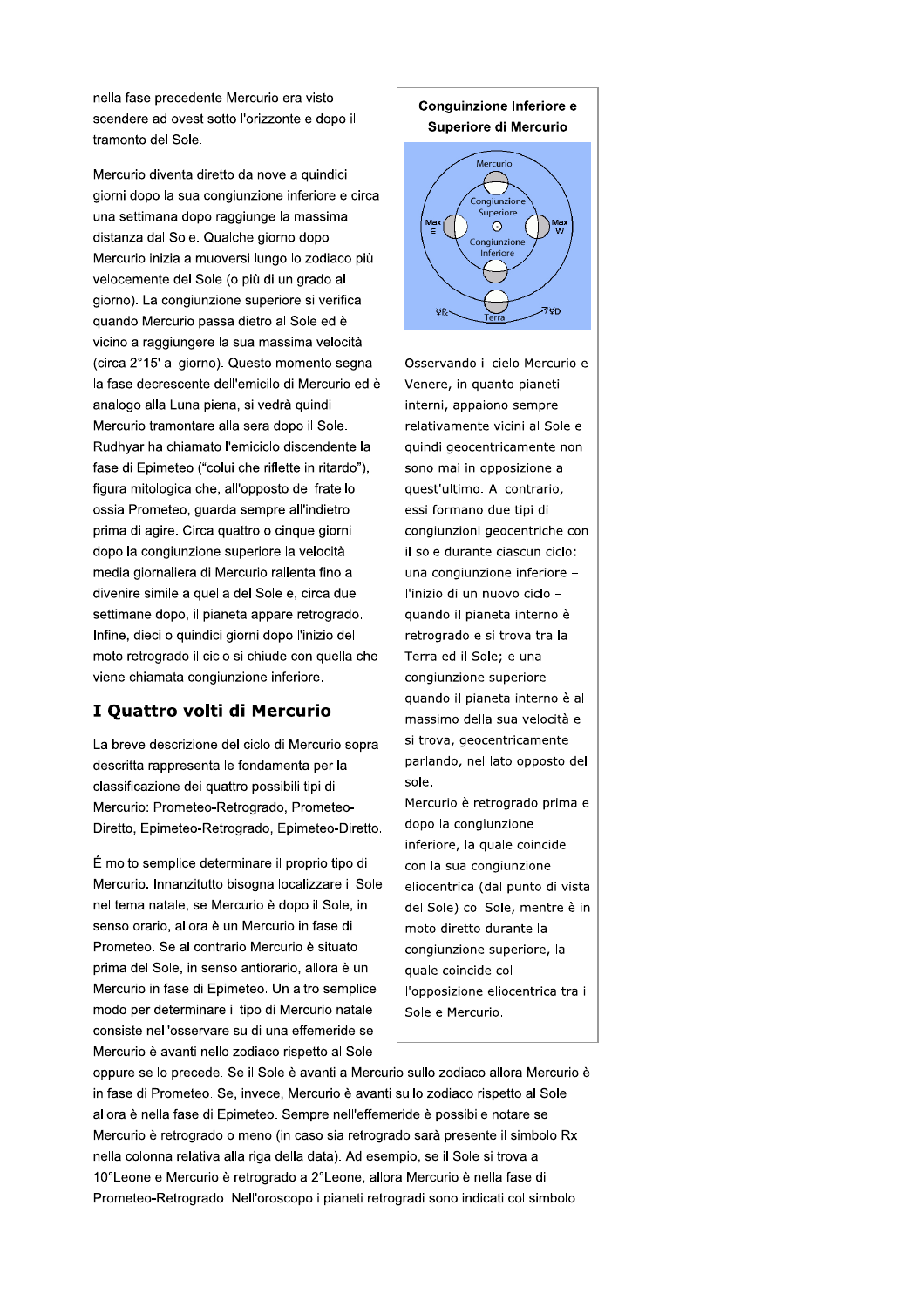Rx. Nelle effemeridi di Khaldea 2001TM e nei suoi oroscopi i pianeti retrogradi sono indicati in rosso.

Le sequenti descrizioni delle quattro fasi o volti di Mercurio sono espresse in termini generali, esse sono come una piattaforma di lancio per le proprie intuizioni e per una maggiore comprensione delle differenze tra i quattro tipi di Mercurio. Esse non vanno applicate in modo rigido, come tutto in astrologia anche il tipo di Mercurio è soggetto a modifiche e dipende dall'insieme dell'intero tema natale. Nella sezione seguente, "Venere Stella del Mattino, Venere Stella della Sera", vedremo come anche Venere sia soggetta ad un ciclo simile a quello di Mercurio. Infine, nella sezione cinque amplieremo il nostro sguardo sui pianeti interni prendendo in considerazione la sequenza di Mecurio, Venere ed il Sole in un oroscopo natale.

I grafici che illustrano ciascuna delle quattro fasi o volti di Mercurio contengono esempi delle posizione relative del Sole e di Mercurio per ogni volto. È da considerare, comunque, che le posizioni dei due corpi celesti sono arbitrarie. Il tipo di Mercurio natale non è determinato dalla posizione del Sole e della Luna in un oroscopo, ma dalla direzione di Mercurio rispetto al Sole (oraria o antioraria) e dal suo moto apparente (retrogrado o diretto).

### Il primo volto di Mercurio: Prometeo-Retrogrado



Mercurio mostra il suo primo volto all'inizio del suo ciclo. Rigenerate dal ciclo appena concluso, le facoltà mercuriali della mente e della comunicazione sono state fecondate con una nuova qualità, energia, volontà e scopo - simboleggiati dal segno e dalla casa in cui si è verificata la congiunzione inferiore la quale ha inaugurato il nuovo ciclo. Sarà però necessario che si sviluppi l'intero ciclo prima di vedere completamente espresse queste nuove qualità ed energie. Ora, all'inizio del ciclo, esse sono pure

potenzialità - ciò è rispecchiato dal fatto astronomico che alla congiunzione inferiore Mercurio è più vicino alla Terra, con il suo lato oscuro rivolto verso la Terra.

Come l'emiciclo crescente del ciclo di lunazione (da Luna nuova a Luna piena), l'intera fase mercuriale di Prometeo denota impulsività, ansia, spontaneità, attività involutiva e costruttiva. Indica una mente inquieta interessata a nuove idee, alla ricerca di nuove forme di espressione creativa.

Mercurio inizia il suo ciclo durante il suo periodo retrogrado, situazione questa che fornisce una chiave simbolica per uno dei misteri della mente umana e della natura duale di Mercurio - la nostra mente e le sue facoltà si sviluppano come contrappunto agli istinti della vita biologica e a tutto ciò che è radicato nel passato. Le prodezze tecnologiche che una tale mente rende possibile sono in grado di migliorare notevolmente la vita ma un'estrema concentrazione mentale può anche portare a vivere e a lavorare contro i principi della natura e della vita stessa. La mente prometeica può essere come una lama tagliente, nella mitologia fu Prometeo a donare il fuoco della mente ad un umanità infantile. Prometeo era quindi un ribelle che osò sfidare il dominio e l'autorità degli dèi, gli dèi a loro volta esigerono una pena molto severa, sancirono infatti che Prometeo venisse legato ed il suo fegato venisse perpetuamente divorato dagli avvoltoi, ancora e ancora, fino a quando Ercole lo liberò dalle sue pene.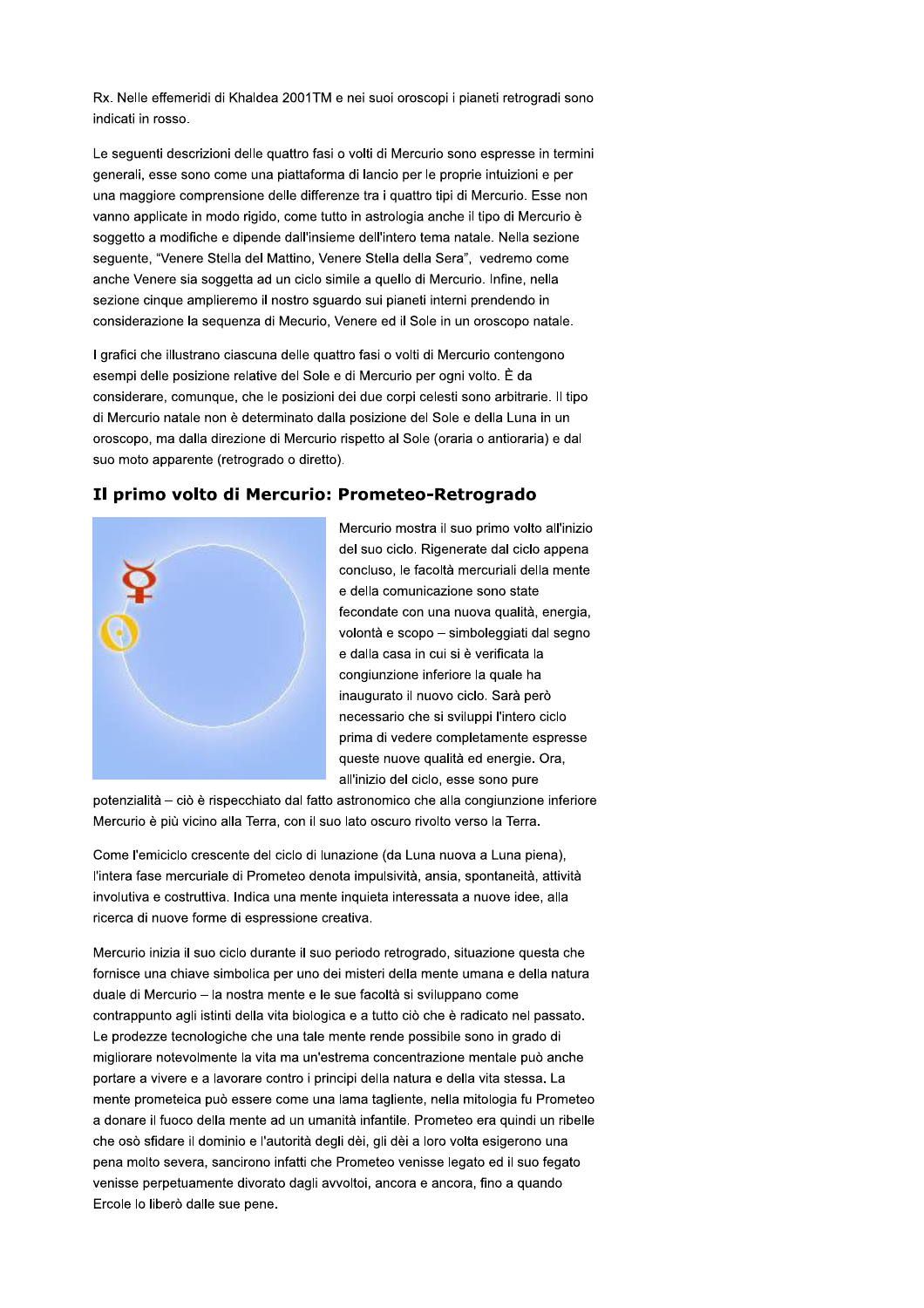Se Mercurio ha il volto di Prometeo-Retrogrado si è in possesso di una mente alla ricerca di indipendenza rispetto alle limitazioni biologiche ed i dettami imposti dalle convenzioni sociali. Questo perché la mente è guidata da un impulso intuitivo volto alla realizzazione di una nuova qualità dell'essere la cui totale natura ancora non è chiaramente delineata o comprensibile. La ricerca di indipendenza da compulsioni naturali e convenzioni sociali spesso può portare a una ribellione più o meno violenta contro il passato e le sue tradizioni, o verso qualsiasi cosa che viene percepita come un ostacolo per la soddisfazione dell'impulso mentale.

In genere, il tipo Prometeo-Retrogrado alla fine si stanca di resistere o rigettare ogni cosa che sente essere un ostacolo o un limite alla sua libertà e, di conseguenza, i conflitti mentali lasciano il posto ad una potente identificazione intuitiva con qualcosa di più grande del singolo individuo e ad una capacità di partecipare e contribuire alla collettività in maniera creativa.

Dato che Mercurio rimane nella fase Prometeo-Retrogrado da dieci a quindici giorni, in media un oroscopo su dieci presenterà un Mercurio di questo tipo. Grandi pensatori e menti influenti sono nate con Mercurio in questa fase, lo scrittore britannico Aldous Huxley è uno di questi. Membro di una delle più importanti famiglie inglesi nel campo scientifico, Huxley si trasferì negli Stati Uniti dove divenne un rinomato romanziere e critico sociale. Con una mente sempre rivolta al progresso ed al futuro, Huxley ha espresso il tipo Prometeo-Retrogrado con estrema chiarezza attraverso il suo romanzo più noto, Il Mondo Nuovo (Brave New World).

Nella tradizione Mercurio è detto essere ermafrodita, il suo significato in un tema natale non varia molto a seconda del genere sessuale. È vero però, che spesso le donne che nascono con Mercurio nella fase di Prometeo-Retrogrado si trovano impegnate a confrontarsi con ruoli tradizionali e a dover definire una nuova immagine della donna. Alcune delle più importanti icone della nuova femminilità sono dei tipi Prometeo-Retrogrado. Un esempio è rappresentato da Victoria Woodhull, una delle prime femministe del XIX secolo e tra le donne più prometeiche dell'era moderna. Oppure Chrissie Hynde, icona dei tempi moderni la quale aprì la strada alle donne nel mondo manageriale della musica rock. Un'altra donna nata con un Mercurio di tipo Prometeo-Retrogrado è l'editor del Cosmopolitan ed autrice di "Sex and the Single Girl".

## Il Terzo Volto di Mercurio: Epimeteo-Diretto

Mercurio mostra la sua terza faccia durante la congiunzione superiore, in modo simile all'opposizione ed alla Luna piena. Questo è il momento in cui il "messaggio originario" impresso su Mercurio all'inizio del suo ciclo riceve la luce del significato. È anche il momento in cui Mercurio appare più luminoso e piccolo a causa della sua distanza dalla terra. Cinque giorno dopo la congiunzione superiore, Mercurio appare come "la stella della sera" in prossimità dell'orizzonte occidentale e lo si osserva tramontare



poco tempo dopo il Sole. Quaranta giorni dopo la congiunzione superiore la mente è più obiettiva e decisa nelle sue operazioni, quando la velocità di Mercurio rallenta fino a corrispondere al movimento quotidiano del Sole (dopo di ché Mercurio si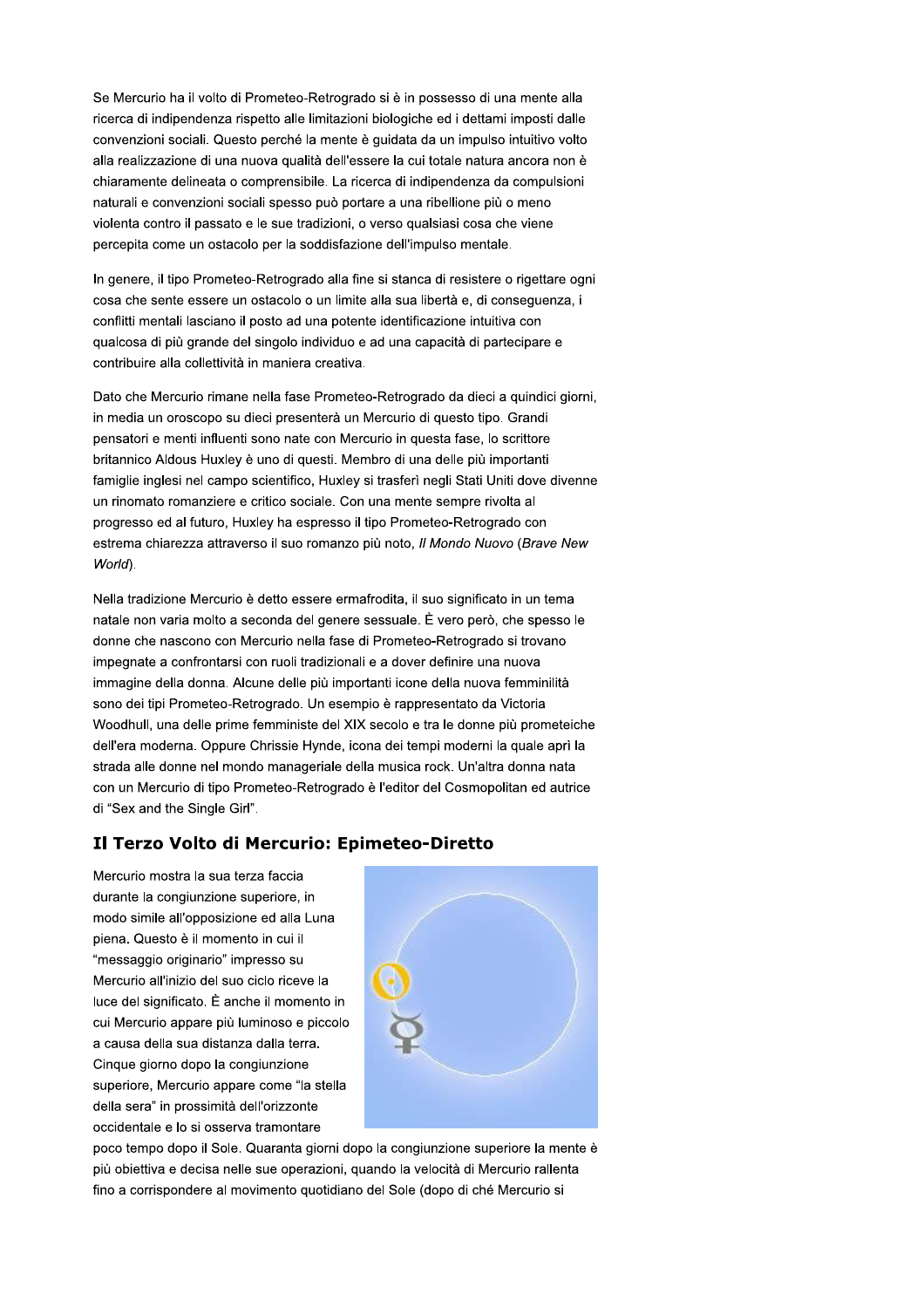muoverà attraverso lo zodiaco più lentamente del Sole). Allo stesso tempo Mercurio raggiunge anche la sua massima distanza dal Sole (che corrisponde all'aspetto di quadrato decrescente ed al terzo quarto del ciclo di lunazione), indicando un alto grado di riflessione mentale.

Durante l'emiciclo di Epimeteo nella mente dominano quelli che Rudhyar ha chiamato gli aspetti "evolutivi, associativi e sincretizzanti". Il tipo mentale Epimeteo-Diretto è caratterizzato da un crescente senso di espansione, oggettività e prospettiva storica. Simboleggia una mente nella quale ansia ed impulsività hanno lasciato il posto a un'attenta riflessione. Qui il rischio calcolato sostituisce la scommessa intuitiva. Spesso questo tipo di Mercurio è visto in oroscopi di maestri spirituali, guru e leader religiosi - custodi e divulgatori delle varie tradizioni.

Se il vostro Mercurio è di tipo Epimeteo-Diretto, probabilmente avete una mente pratica, oggettiva ed analitica che vi porta ad agire sulla base di fatti ed esperienze pregresse piuttosto che su sentimenti di pancia o intuizioni. Le vostre facoltà mentali tendono ad essere organizzative e vi consentono di gestire persone e situazioni, anche se potrebbe essere necessario mantenere una mente aperta ed evitare rigidi schemi di pensiero. Gli individui che nascono con Mercurio che mostra il suo terzo volto hanno una mente orientata al successo, al duro lavoro diretto al soddisfacimento dei propri piani ed obiettivi. Per realizzare i propri piani essi da una parte attingono alle conoscenze acquisite in esperienze passate e dall'altra osservano e studiano i risultati e gli errori commessi dagli altri e da se stessi. Questo è l'ambito in cui i tipi Prometeo ed i tipi Epimeteo differisccono maggiormente nel loro approccio.

I tipi Prometeo si muovono in avanti ardentemente spinti da una visione intuitiva o da un'idea lampo; i tipi Epimeteo, nonostante possano essere molto intuitivi e/o impulsivi, prima di agire tendono a distanziare mentalmente se stessi e cercano di guardare le cose in maniera oggettiva, prendendo in considerazione ciò che può offrire l'esperienza passata. I tipi Epimeteo possono essere pensatori radicali e audaci, ma tendono a vedere il loro libero pensiero come parte di una tradizione o movimento che opera all'interno del contesto storico o sociale.

Mercurio di tipo Epimeteo-Diretto è visto negli oroscopi di tre delle menti che più hanno influenzato il diciannovesimo secolo, individui i cui lavori hanno contribuito a formare la mentalità collettiva del ventesimo secolo: Karl Marx, Charles Darwin e Sigmund Freud. Essi hanno formulato teorie rivoluzionarie basandosi rispettivamente su studi politici e storici, l'osservazione dei tipi biologici, e lo studio dei processi psicologici. Esempi del terzo volto di Mercurio sono anche i due leader della Rivoluzione Bolshevica, Lenin e Trotsky. Altri esempi sono: Albert Einstein, J. Krishnamurti, George Gurdjieff e Indra Gandhi.

Traduzione dall'inglese: Francesco Nicolella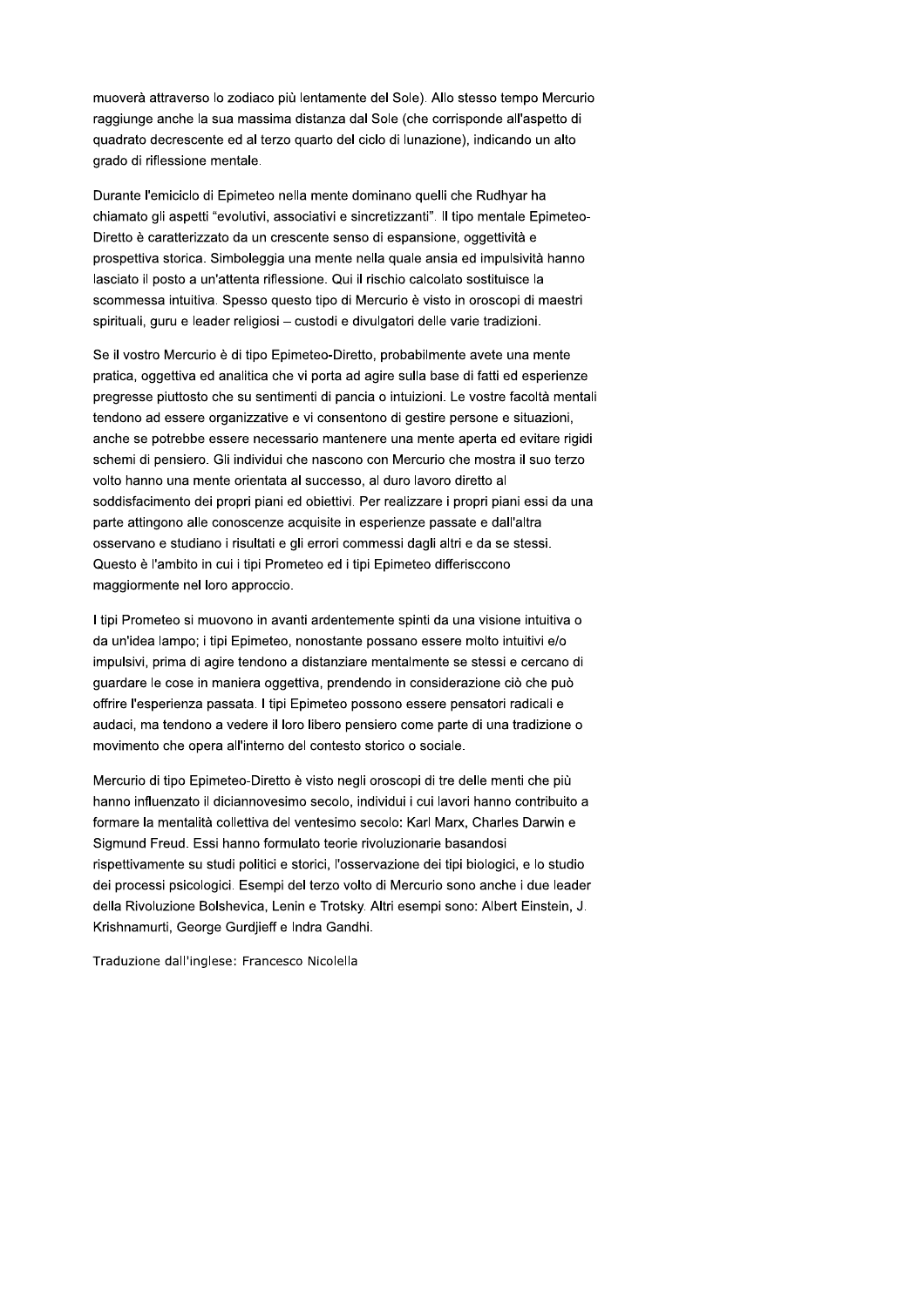| <b>Posizioni attu</b><br>pianeti         |                                            |                  |
|------------------------------------------|--------------------------------------------|------------------|
| 30-Mar-2019, 16:47                       |                                            |                  |
| ⊙                                        | Sole                                       | 9 V              |
| D                                        | Luna                                       | $7 \approx$      |
| ğ.                                       | Mercurio 16 $\overline{\mathcal{H}}$       |                  |
| Q.                                       | Venere                                     | 4H               |
| ♂                                        | Marte                                      | ح 29             |
|                                          | 4 Giove                                    | 24 $\vec{\chi}$  |
|                                          | $\dagger$ Saturno 19 $\overline{\epsilon}$ |                  |
|                                          | f Urano                                    | ع 1              |
| ¥                                        | Nettuno 17 $H$                             |                  |
| Р                                        | Plutone 22 <b>군</b>                        |                  |
| ନ୍ତ                                      | Nodo<br>vero                               | $_{23}$ $\sigma$ |
| ¥,                                       | Chirone                                    | $_{2}$ $\gamma$  |
| Spiegazioni dei sim<br>Carta del momento |                                            |                  |
| I Migliori O<br>Mor                      |                                            |                  |
| Dare un il<br>fresco alla<br>carrie      |                                            |                  |
| Profess                                  |                                            |                  |
| Vocaz                                    |                                            |                  |
| <b>Horoscop</b>                          |                                            |                  |
| Gree                                     |                                            |                  |

```
Edizione di prov<br>Ulteriori informa
```